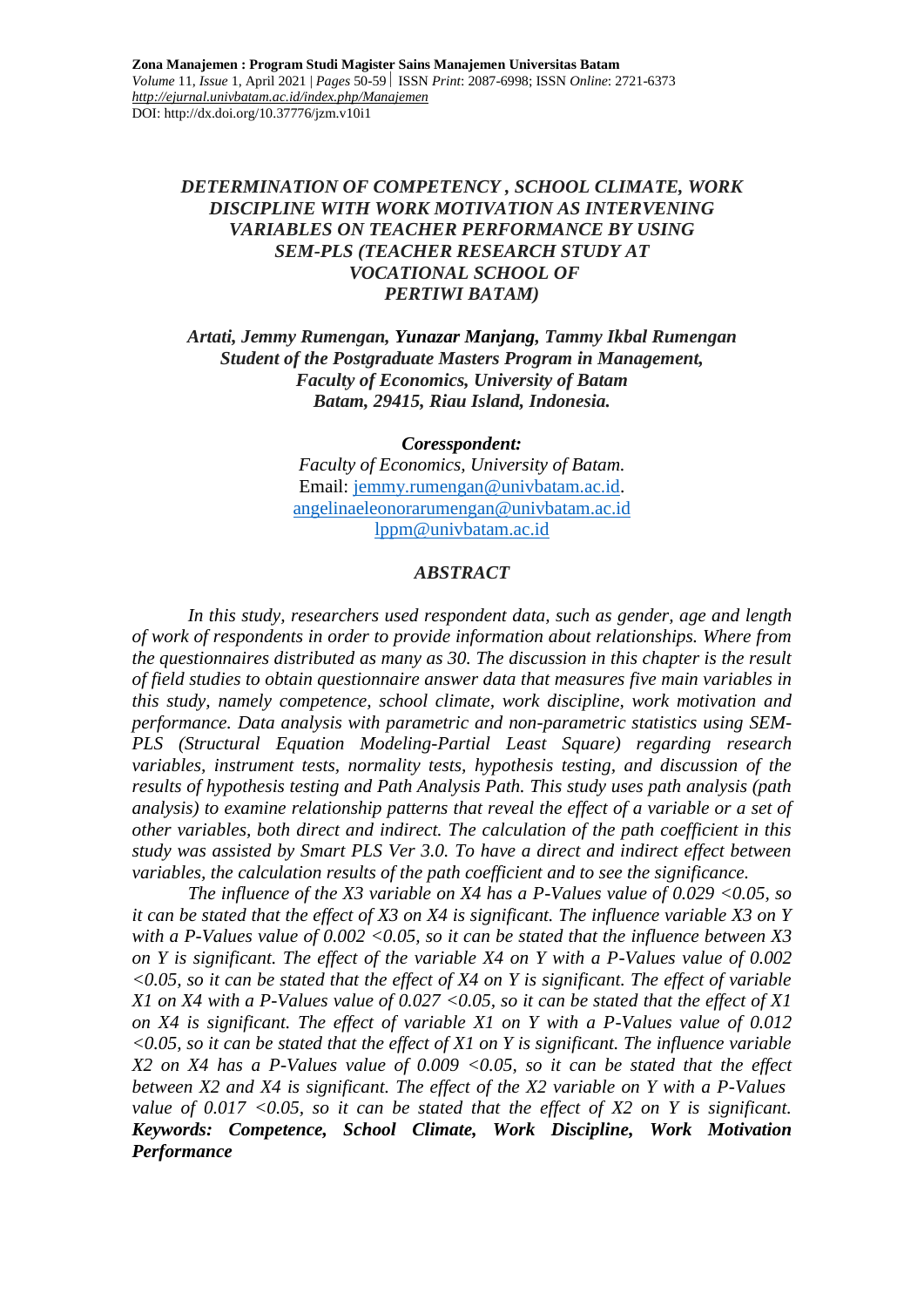# **I. INTRODUCTION**

SMK / MAK is a vocational education institution that aims to prepare students to become competent and independent workforce by prioritizing abilities and skills in certain fields according to their majors. Vocational education aims to produce productive humans, namely working people, not human burdens for the family, society, and nation. In the National Education System Law no. 20 of 2003 also states that vocational education is secondary education that prepares students especially to work in certain fields. In order to realize the vision and mission of the school, SMK Pertiwi Batam seeks to improve the quality of learning that effectively involves existing stakeholders. The development of an annual school program that is oriented towards the quality of learning through learning by doing. Learning with this approach will develop entrepreneurship. In order to achieve the vision and mission of SMK Pertiwi Batam, it must be supported by quality employee competencies. Every job has requirements and a special set of competencies to carry it out efficiently. Meanwhile, the people who will do the work need to be adjusted to the competencies related to their work. It can be said that competent employees are the main resource in every organization in order to gain an edge in business competition. A positive school climate can help solve problems at school. The criteria that define a positive school climate, an atmosphere or quality of the school to help each individual feel personally valuable, dignified and important simultaneously can help create a feeling of belonging to everything around the school environment.Work discipline possessed by employees is very important for a

company in order to realize company goals. Without good employee work discipline, it is difficult for a company to achieve optimal results. Good discipline reflects the amount of responsibility a person has for the tasks assigned to him. This encourages work enthusiasm, work morale and the realization of company goals. Motivation is a desire or desire that arises in employees that generate enthusiasm or impetus to work optimally in order to achieve goals. Motivation comes from the root word motive, which means an incentive, desire and driving force for someone's willingness to work. Motivation develops with a person's level of awareness of the goals they want to achieve. Performance is the work produced by employees or real behavior that is displayed in accordance with their role in the organization. Performance is also called the quality and quantity of work achieved by an employee in carrying out his duties in accordance with the responsibilities assigned to him.

# **Formulation of the problem**

- 1. Does competency directly determine the work motivation ?
- 2. Does the school climate determine directly the work motivation ?
- 3. Does work discipline directly determine the work motivation ?
- 4. Does work motivation directly determine the performance ?
- 5. Does competency determine directly the performance ?
- 6. Does the school climate determine directly the performance ?
- 7. Does work discipline directly determine the performance ?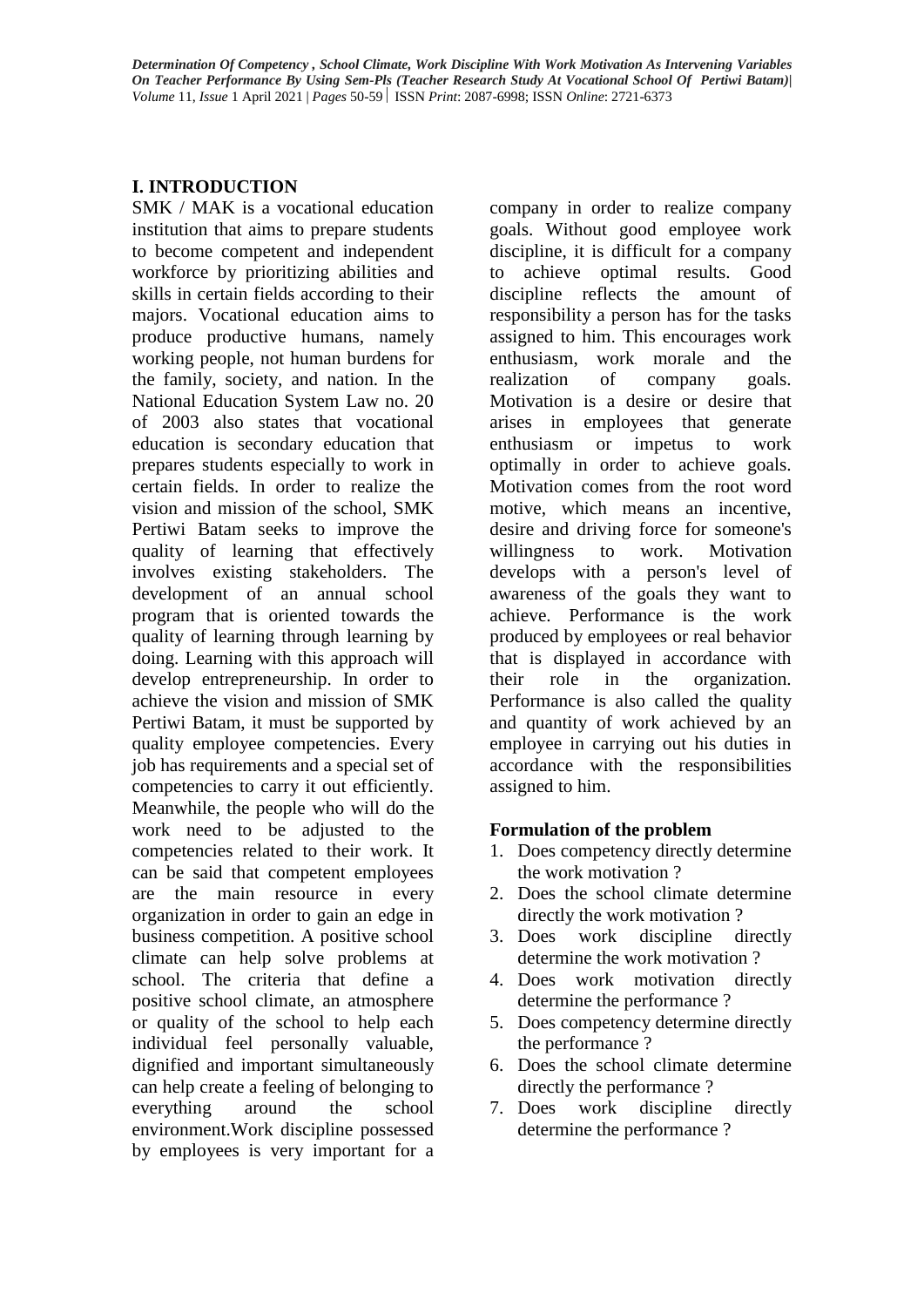#### **II. RESEARCH METHOD**

In this study, researchers used respondent data, such as gender, age and length of work of respondents in order to provide information about relationships. Where from the questionnaires distributed as many as 30. The discussion in this chapter is the result of field studies to obtain questionnaire answer data that measures five main variables in this study, namely competence, school climate, work discipline, work motivation, and performance. Data analysis with parametric and non-parametric statistics using SEM-PLS (Structural Equation Modeling-Partial Least Square) regarding research variables, instrument tests, normality tests, hypothesis testing, and discussion of the results of hypothesis testing and Path Analysis Path. This study uses path analysis (path analysis) to examine relationship patterns that reveal the effect of a variable or a set of other variables, both direct and indirect. The calculation of the path coefficient in this study was assisted by Smart PLS Ver 3.0. For the

effect of departing directly and indirectly between variables, the results of the calculation of the coordination coordinates are to see the significance.

## **Population and Sample**

The population in this study was in vocational school of pertiwi batam, amounting to 30 people regardless of specific strata and field of duty. Arikunto (in Riduwan, 2012: 210) states that if the subject is less than 100, it is better to take all of them, so that the research is a population study. Because of population limitations, all members of the population were used as the research sample, so this study used a saturated sample, which was taken through the Census Technique using proportional random sampling.

### **III. RESULT AND DISCUSSION**

Internal consistency analysis is a form of reliability used to assess the consistency of results across items on the same test. Internal consistency testing using a composite reliability value with the criteria of a variable is said to be reliable if the composite reliability value is> 0.600 (Hair, Hult, Ringle, & Sarstedt, 2014).

| Tabel 1         |              |         |                    |                                   |  |
|-----------------|--------------|---------|--------------------|-----------------------------------|--|
| <b>Variabel</b> | Cronbach's   |         | Composite          | <b>Average Variance Extracted</b> |  |
|                 | <b>Alpha</b> | $rho_A$ | <b>Reliability</b> | (AVE)                             |  |
| X <sub>1</sub>  | 0.730        | 0.854   | 0.798              | 0.382                             |  |
| X <sub>2</sub>  | 0.723        | 0.773   | 0.733              | 0.264                             |  |
| X3              | 0.745        | 0.836   | 0.718              | 0.341                             |  |
| <b>X4</b>       | 0.700        | 0.818   | 0.752              | 0.357                             |  |
| Υ               | 0.771        | 0.925   | 0.821              | 0.497                             |  |

|  | <b>Internal Consistency Analysis</b> |  |
|--|--------------------------------------|--|
|--|--------------------------------------|--|

Source: Data Processing (2020)

Based on the data of the internal consistency analysis in the table above, the results show that the variables X1, X2, X3, X4 and Y have a composite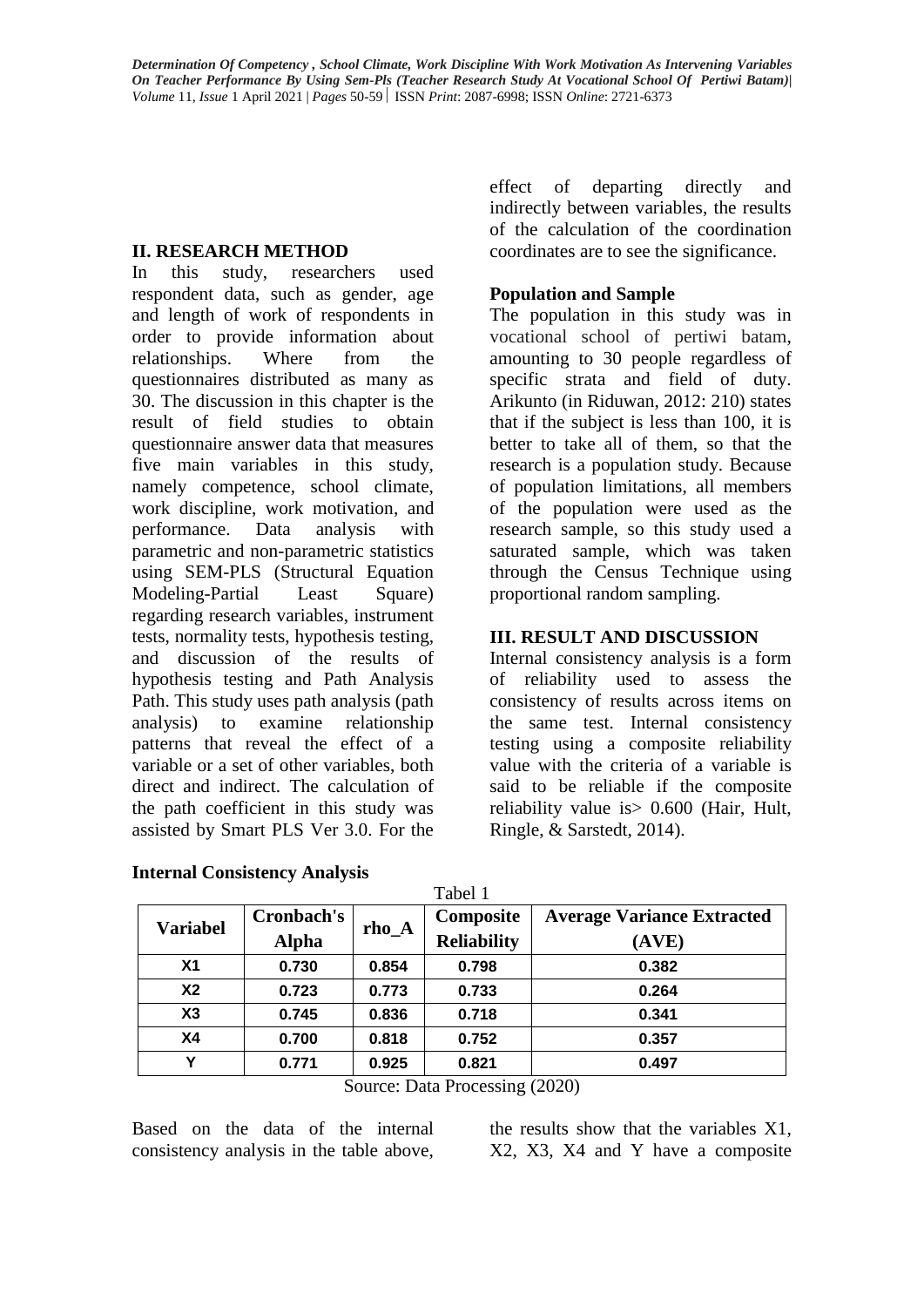reliability value >  $0.600$ , so all X1, X2, X3, X4 and Y variables are reliable.

#### **Convergent Validity**

| X <sub>1</sub><br>X <sub>2</sub><br>X3<br>X4<br>Y<br>X1.1<br>0.306<br><b>X1.10</b><br>0.579<br>X1.2<br>0.484<br>X1.3<br>0.479<br>X1.4<br>0.763<br>X1.5<br>0.508<br>0.727<br>0.785<br>0.823<br>0.805<br>0.415<br>0.511<br>0.426<br>0.779<br>0.608<br>0.641<br>0.407<br>0.677<br>0.464<br>0.534<br>0.521<br>0.422<br>0.815<br>0.645<br>0.727<br>0.722<br>0.769<br>0.667<br>0.411<br>0.428<br>0.511<br>0.701<br>0.654<br>0.831<br>0.881<br>0.601 |                   |  | Tabel 2 |  |
|-----------------------------------------------------------------------------------------------------------------------------------------------------------------------------------------------------------------------------------------------------------------------------------------------------------------------------------------------------------------------------------------------------------------------------------------------|-------------------|--|---------|--|
|                                                                                                                                                                                                                                                                                                                                                                                                                                               |                   |  |         |  |
|                                                                                                                                                                                                                                                                                                                                                                                                                                               |                   |  |         |  |
|                                                                                                                                                                                                                                                                                                                                                                                                                                               |                   |  |         |  |
|                                                                                                                                                                                                                                                                                                                                                                                                                                               |                   |  |         |  |
|                                                                                                                                                                                                                                                                                                                                                                                                                                               |                   |  |         |  |
|                                                                                                                                                                                                                                                                                                                                                                                                                                               |                   |  |         |  |
|                                                                                                                                                                                                                                                                                                                                                                                                                                               |                   |  |         |  |
|                                                                                                                                                                                                                                                                                                                                                                                                                                               | X1.6              |  |         |  |
|                                                                                                                                                                                                                                                                                                                                                                                                                                               | X1.7              |  |         |  |
|                                                                                                                                                                                                                                                                                                                                                                                                                                               | X1.8              |  |         |  |
|                                                                                                                                                                                                                                                                                                                                                                                                                                               | X1.9              |  |         |  |
|                                                                                                                                                                                                                                                                                                                                                                                                                                               | X2.1              |  |         |  |
|                                                                                                                                                                                                                                                                                                                                                                                                                                               | X2.2              |  |         |  |
|                                                                                                                                                                                                                                                                                                                                                                                                                                               | X2.3              |  |         |  |
|                                                                                                                                                                                                                                                                                                                                                                                                                                               | X2.4              |  |         |  |
|                                                                                                                                                                                                                                                                                                                                                                                                                                               | X2.5              |  |         |  |
|                                                                                                                                                                                                                                                                                                                                                                                                                                               | X2.6              |  |         |  |
|                                                                                                                                                                                                                                                                                                                                                                                                                                               | X2.7              |  |         |  |
|                                                                                                                                                                                                                                                                                                                                                                                                                                               | X2.8              |  |         |  |
|                                                                                                                                                                                                                                                                                                                                                                                                                                               | X3.1              |  |         |  |
|                                                                                                                                                                                                                                                                                                                                                                                                                                               | X3.10             |  |         |  |
|                                                                                                                                                                                                                                                                                                                                                                                                                                               | X3.2              |  |         |  |
|                                                                                                                                                                                                                                                                                                                                                                                                                                               | X3.3              |  |         |  |
|                                                                                                                                                                                                                                                                                                                                                                                                                                               | X3.4              |  |         |  |
|                                                                                                                                                                                                                                                                                                                                                                                                                                               | X3.5              |  |         |  |
|                                                                                                                                                                                                                                                                                                                                                                                                                                               | X3.6              |  |         |  |
|                                                                                                                                                                                                                                                                                                                                                                                                                                               | X3.7              |  |         |  |
|                                                                                                                                                                                                                                                                                                                                                                                                                                               | X3.8              |  |         |  |
|                                                                                                                                                                                                                                                                                                                                                                                                                                               | X3.9              |  |         |  |
|                                                                                                                                                                                                                                                                                                                                                                                                                                               | X4.1              |  |         |  |
|                                                                                                                                                                                                                                                                                                                                                                                                                                               | X4.2              |  |         |  |
|                                                                                                                                                                                                                                                                                                                                                                                                                                               | X4.3              |  |         |  |
|                                                                                                                                                                                                                                                                                                                                                                                                                                               | X4.4              |  |         |  |
|                                                                                                                                                                                                                                                                                                                                                                                                                                               | $\overline{X4.5}$ |  |         |  |
|                                                                                                                                                                                                                                                                                                                                                                                                                                               | $\overline{X4.6}$ |  |         |  |
|                                                                                                                                                                                                                                                                                                                                                                                                                                               | $\overline{X4.7}$ |  |         |  |
|                                                                                                                                                                                                                                                                                                                                                                                                                                               | X4.8              |  |         |  |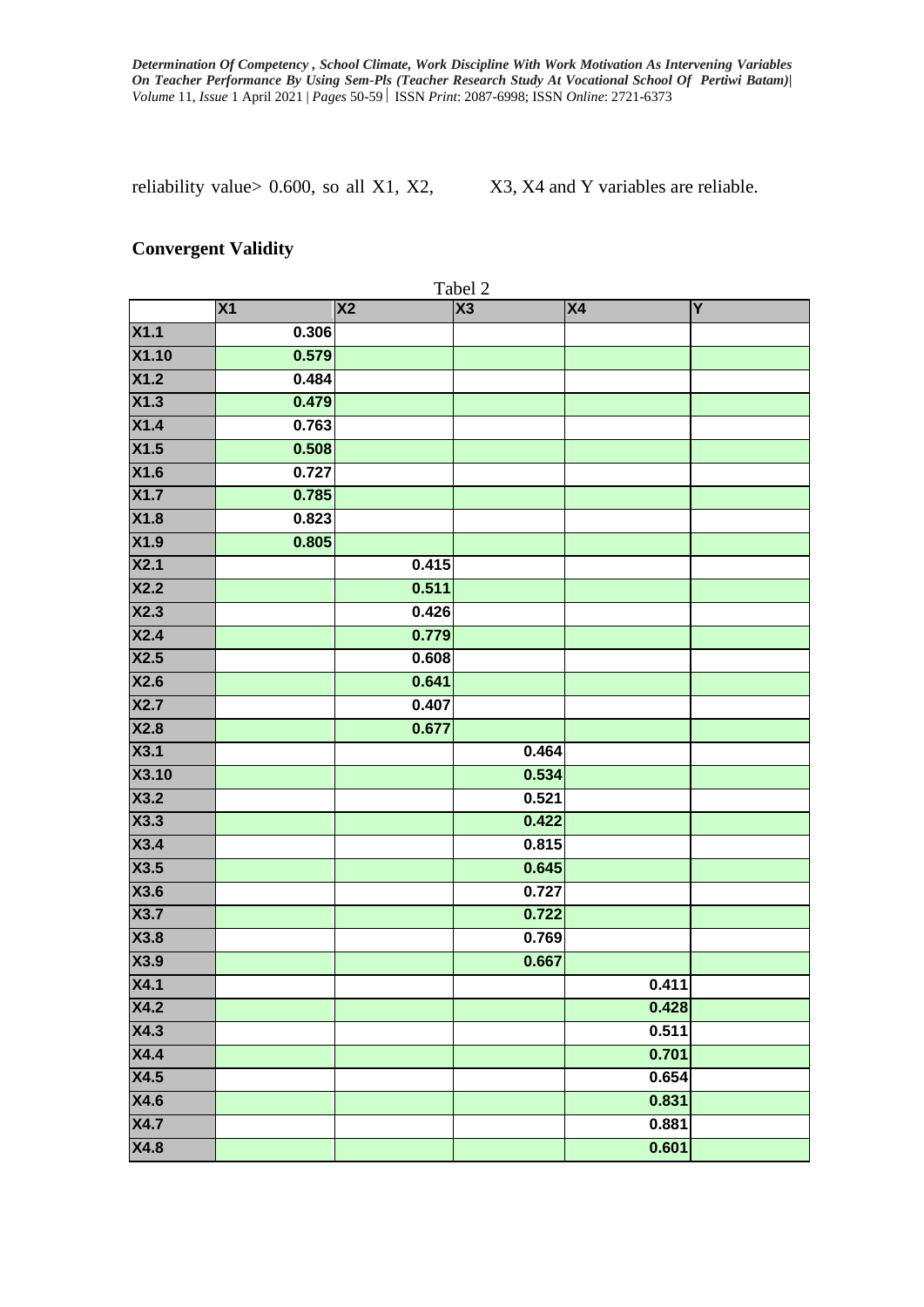| <b>Y1</b>      |  |  | 0.445 |
|----------------|--|--|-------|
| <b>Y2</b>      |  |  | 0.403 |
| Y <sub>3</sub> |  |  | 0.523 |
| <b>Y4</b>      |  |  | 0.898 |
| <b>Y5</b>      |  |  | 0.857 |
| <b>Y6</b>      |  |  | 0.885 |
| <b>Y7</b>      |  |  | 0.937 |
| <b>Y8</b>      |  |  | 0.852 |

Source: Data Processing (2020)

Based on the table above, it can be seen that the value of outer loading for variables X1, X2, X3, X4, Y where the value of all the items in the 5 variables

tested is greater than 0.4, so all indicators in 5 variables are declared valid.

### **Disciplinary Validity**

Discriminant validity aims to assess an indicator of a construct variable is valid or not, namely by looking at the Heterotrait Value - Monotrait Ratio Of Corelation  $(HTML) < 0.90$ , then the variable has good (valid) discriminant validity (Hair, Hult, Ringle, & Sarstedt, 2014).

| aner |
|------|
|------|

| Variabel | Χ1    | Х2    | X3    | Χ4    |  |
|----------|-------|-------|-------|-------|--|
| Χ1       |       |       |       |       |  |
| X2       | 0.725 |       |       |       |  |
| X3       | 0.663 | 0.617 |       |       |  |
| Χ4       | 0.719 | 0.768 | 0.882 |       |  |
|          | 0.710 | 0.647 | 0.811 | 0.898 |  |

Source: Data Processing (2020)

Based on the table above, the results of the correlation of variables X1 with X2, X1 with X3, X1 and X4, variables X1 and Y all variables have a correlation value <0.900, thus the correlation value of all variables is declared valid.

#### **Structural Model Analysis (Inner Model)**

The structural model analysis or (inner model) aims to test the research hypothesis. The part that needs to be analyzed in the structural model is the coefficient of determination (R Square) by testing the hypothesis. Collinearity test is to prove whether the correlation between latent variables / constructs is strong or not. If there is a strong correlation, it means that the model contains problems from a methodological point of view, because it has an impact on the estimation of its statistical significance. This problem is known as collinearity. The value used to analyze it is by looking at the Variance Inflation Factor (VIF) value. (Hair, Hult, Ringle, & Sarstedt, 2014; Garson, 2016). If the VIF value is greater than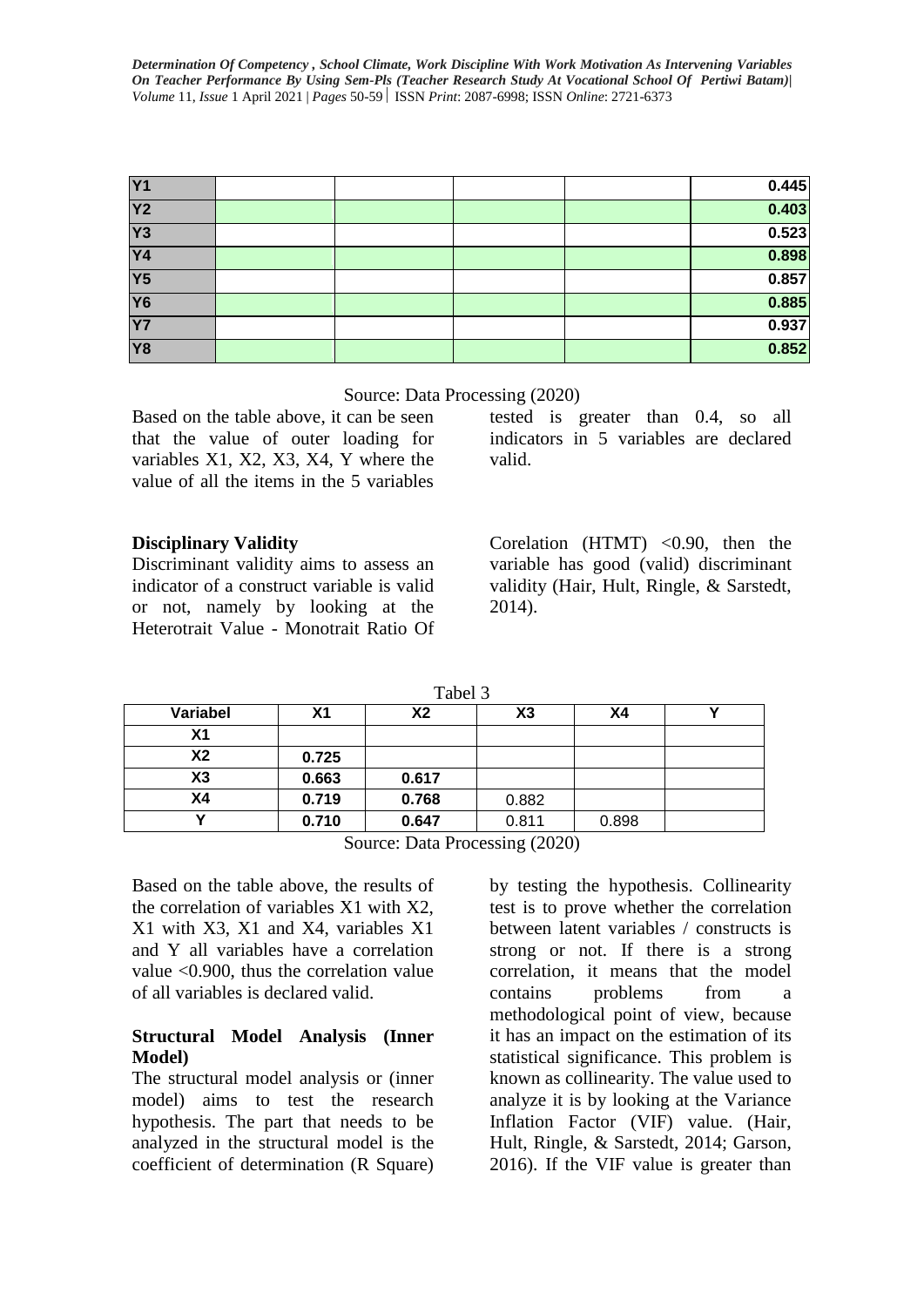5.00, it means a collinearity problem occurs, and conversely there is no collinearity problem if the VIF value is

<5.00 (Hair, Hult, Ringle, & Sarstedt, 2014).

|                | Tabel 4        |                |    |           |       |  |
|----------------|----------------|----------------|----|-----------|-------|--|
| Variabel       | X <sub>1</sub> | X <sub>2</sub> | X3 | <b>X4</b> |       |  |
| X <sub>1</sub> |                |                |    | 2.981     | 1.926 |  |
| <b>X2</b>      |                |                |    | 1.786     | 1.523 |  |
| X3             |                |                |    | 2.356     | 1.508 |  |
| <b>X4</b>      |                |                |    |           | 3.239 |  |
|                |                |                |    |           |       |  |

Source: Data Processing (2020)

From the data above it can be described that the VIF value for the correlation X1 with Y, X2 with Y, X3 with Y, X4 with Y has a value  $\leq 5.00$  so there is no collinearity problem, thus from the data above, the structural model is in the case of it does not contain a collinearity problem.

### **Direct Influence Hypothesis**

Testing the direct effect hypothesis aims to prove the hypotheses of the effect of a variable on other variables directly (without intermediaries). If the path coefficient value is positive it indicates

that an increase in the value of one variable is followed by an increase in the value of other variables, if the path coefficient value is negative it indicates that an increase in one variable is followed by a decrease in the value of another variable. If the probability value (P-Value) <Alpha (0.05) then Ho is rejected (the effect of a variable with other variables is significant). If the probability value (P-Value)> Alpha (0.05) then Ho is rejected (the effect of one variable with other variables is not significant).

| Variabel           | Real   | Average | <b>Standard</b>  |                   | Р             |
|--------------------|--------|---------|------------------|-------------------|---------------|
|                    | sample | sample  | <b>Deviation</b> | <b>Statistics</b> | <b>Values</b> |
| $X1 - > X4$        | 0.433  | 0.343   | 0.186            | 2.332             | 0.027         |
| $X1 - Y$           | 0.449  | 0.502   | 0.167            | 2.683             | 0.012         |
| $X2 - > X4$        | 0.058  | 0.139   | 0.325            | 0.178             | 0.009         |
| $X2 \rightarrow Y$ | 0.224  | 0.146   | 0.159            | 1.410             | 0.017         |
| $X3 - > X4$        | 0.371  | 0.332   | 0.341            | 1.086             | 0.029         |
| $X3 \rightarrow Y$ | 0.402  | 0.393   | 0.120            | 3.363             | 0.002         |
| $X4 \rightarrow Y$ | 0.113  | 0.123   | 0.285            | 0.395             | 0.007         |

 $Tablea15$ 

Source: Data Processing (2020)

1. The direct effect of variable X3 on variable X4 has a path coefficient of 1.086 (positive), so an increase in the value of variable X3 will be

followed by an increase in variable X4. The influence of the X3 variable on X4 has a P-Values value of  $0.029$  < 0.05, so it can be stated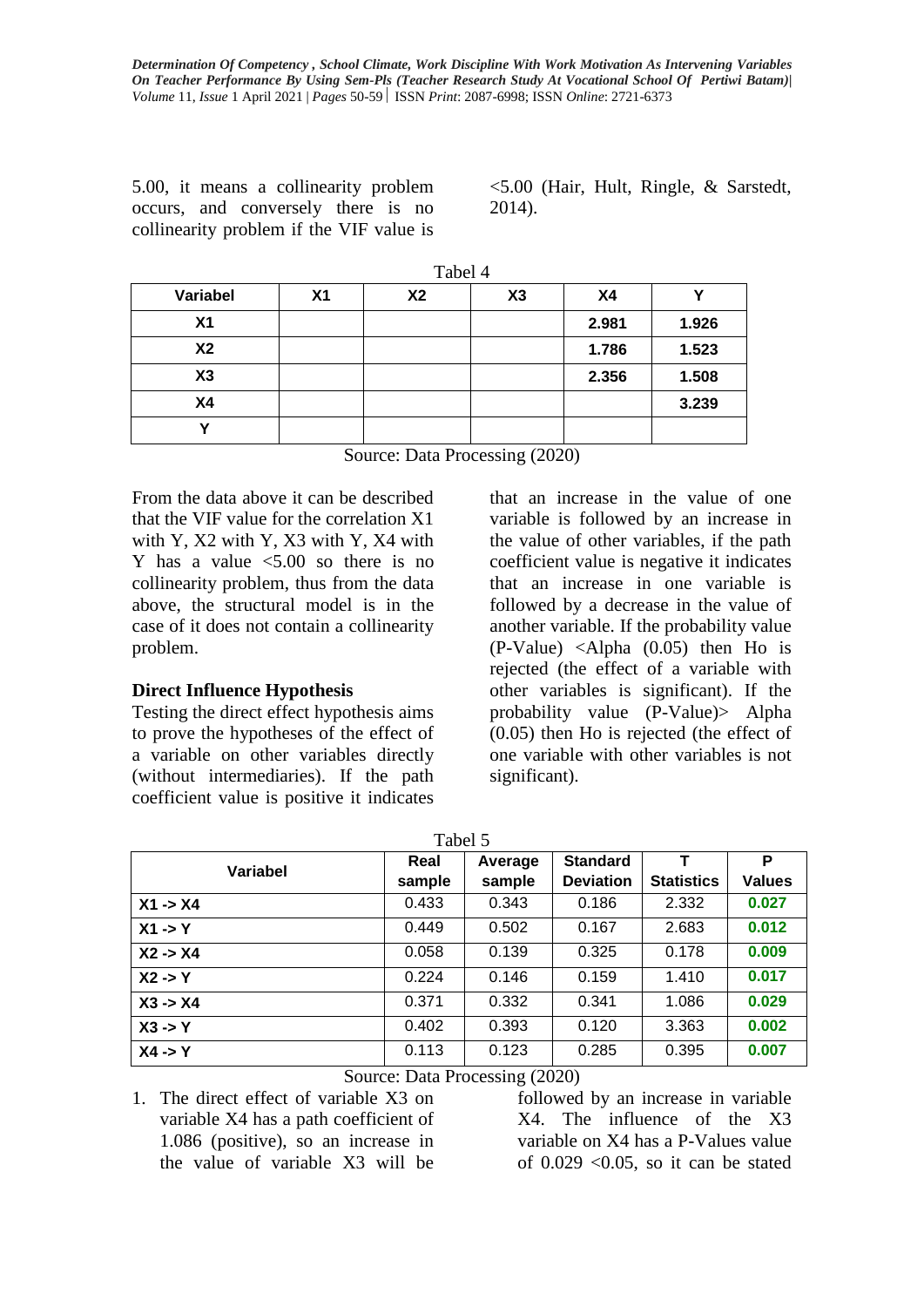that the effect of X3 on X4 is significant.

- 2. The direct effect of variable X3 on variable Y has a path coefficient of 3.363 (positive), so an increase in the value of variable X3 will be followed by an increase in variable Y.The effect of variable X3 on Y has a P-Values value of  $0.002$ <0.05, so it can be stated that the influence between X3 on Y is significant.
- 3. The direct effect of variable X4 on variable Y has a path coefficient of 0.395 (positive), so an increase in the value of variable X4 will be followed by an increase in variable Y.The effect of variable X4 on Y has a P-Values value of 0.027  $\leq 0.05$ , so it can be stated that the influence between X4 on Y is significant.
- 4. The direct effect of variable X1 on variable X4 has a path coefficient of 2.332 (positive), so an increase in the value of variable X1 will be followed by an increase in variable X4. The effect of variable X1 on X4 has a P-Values value of  $0.027$ <0.05, so it can be stated that the effect of X1 on X4 is significant.
- 5. The direct effect of variable X1 on variable Y has a path coefficient of 2.683 (positive), then an increase in the value of variable X1 will be followed by an increase in variable Y. The effect of variable X1 on Y has a P-Values value of  $0.012$  $\leq 0.05$ , so it can be stated that the influence between X1 on Y is significant.
- 6. The direct effect of variable X2 on variable X4 has a path coefficient of 0.178 (positive), so an increase in the value of variable X2 will be followed by an increase in variable X4. The effect of the variable X2 on X4 has a P-Values value of 0.009 <0.05, so it can be stated that the effect of X2 on X4 is significant.
- 7. The direct effect of variable X2 on variable Y has a path coefficient of 1.410 (positive), so an increase in the value of variable X2 will be followed by an increase in variable X4. The influence of the X2 variable on Y has a P-Values value of  $0.017$  <  $0.05$ , so it can be stated that the effect of X2 on Y is significant.

# **Coefficient of Determination**

The coefficient of determination (R Square) aims to evaluate the accuracy of the predictions of a variable. In other words, to evaluate how the variation in the value of the dependent variable is affected by the variation in the value of the independent variable in a path model.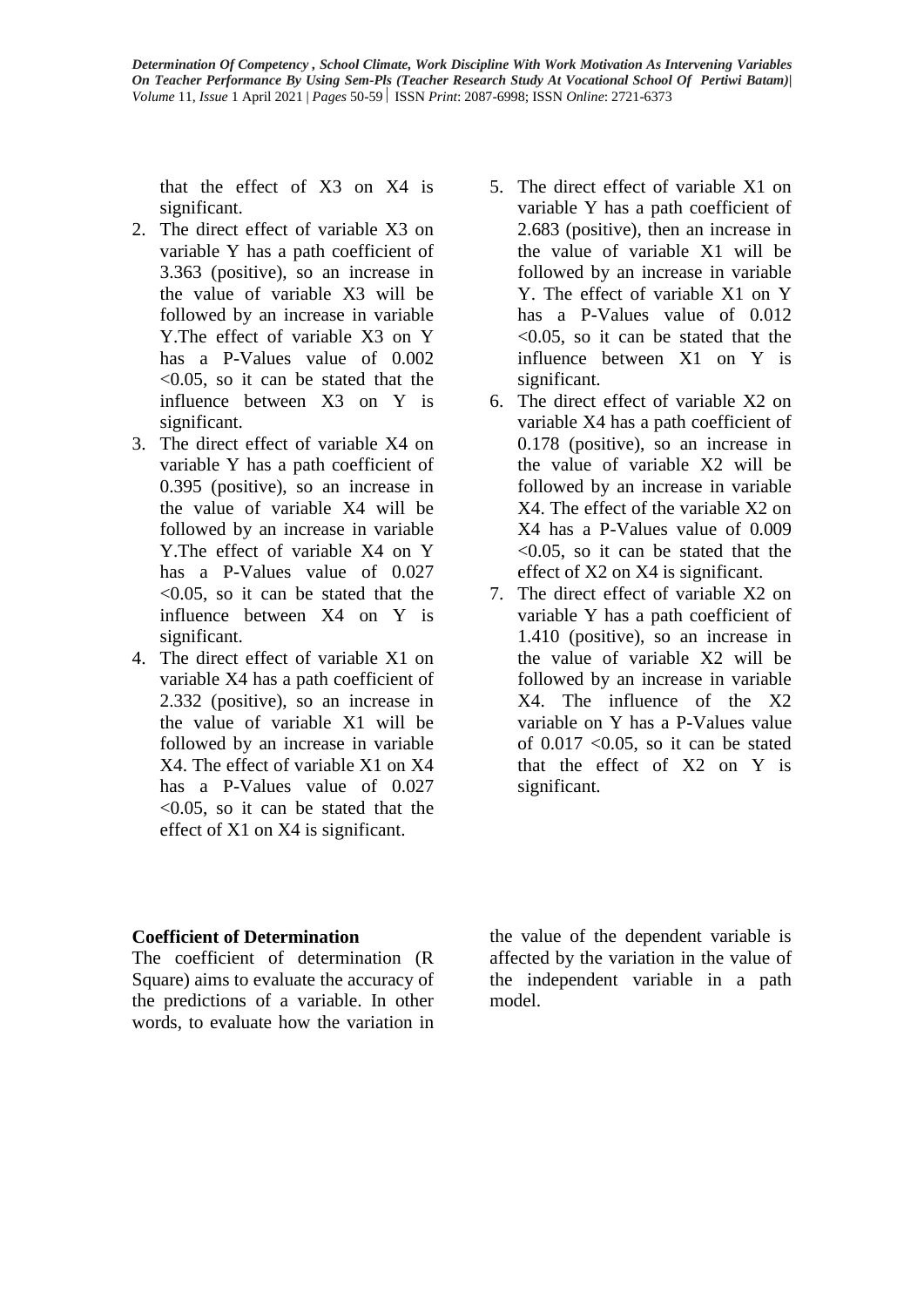| Tabel 6         |                 |                          |  |  |  |
|-----------------|-----------------|--------------------------|--|--|--|
| <b>Variabel</b> | <b>R</b> Square | <b>Adjusted R Square</b> |  |  |  |
| Χ4              | 0.722           | 0.678                    |  |  |  |
|                 | 0.809           | 0.787                    |  |  |  |

Source: Data Processing (2020)

### **IV. CONCLUSION**

Employee training needs to be trained as a means to develop employee competence, increase collaboration between educators to stimulate positive behavior of students in order to build a responsive school climate, enforce employee work discipline towards obedience to working hours in carrying out tasks on time and correctly, the need to provide work motivation with running good relations between superiors and employees, improving the quality of performance by increasing the competence of educators, enforcing work discipline, and building a positive school climate.

# **REFERENCES**

- B. Uno, Hamzah. 2012 Motivation Theory and Its Measurement. Jakarta: PT. Earth Literacy.
- Dessler, Gary, 2011. Human resource management. Index Publisher, Jakarta.
- Edison, Emron. Yohny Anwar, Imas Komariyah. (2016). Human Resource Management. Bandung: Alfabeta.
- Edy, Sutrisno, (2016), Human Resource Management, Kencana Prenada Media Group, Jakarta.
- Frisilia, Deby, (2015), The Effect of Physical Work Environment, Workload and Employee Skills on Employee Work Performance at PT. Sinar Niaga Sejahtera

Padang. Stick PGRI West Sumatra, Padang.

- Gomes, Faustino Cardoso, 2012, Human Resource Management, Andi, Yogyakarta.
- Hasibuan, Malayu S.P, 2012. Human Resource Management. PT Bumi Aksara, Jakarta.
- Hasibuan, Malayu S.P, (2016), Human Resource Management. Bumi Aksara, Jakarta.
- Mangkunegara, A. A, Anwar Prabu, 2011. Human Resource Management Company, Bandung: Remaja Rosdakarya.
- Mathis, Robert. L. Dan Jhon H Jackson, 2011: Human Resource Management. Publisher Salemba Empat, Jakarta
- Mulyadi. (2011). Planning and Management Control Systems. Jakarta: Four Salemba
- Rivai, Veithzal. 2011, Human Resource Management for Companies: From Theory to Practice, Jakarta: RajaGrafindo Persada.
- Werther & Davis. 2014. A to Z Human Capital Management. In Jimmy L. Gaol. Jakarta: Grasindo
- Wexley & Yukl. 2011. Human Resource Management Companies In Anwar Prabu Mangkunegara. Bandung: Remaja Rosdakarya.
- Robbins, S.P and Judge T.A. 2015. Organizational Behavior. Jakarta: Four Salemba.
- Rumengan Jemmy / Satriawan Bambang / Juliandi, Azuar /